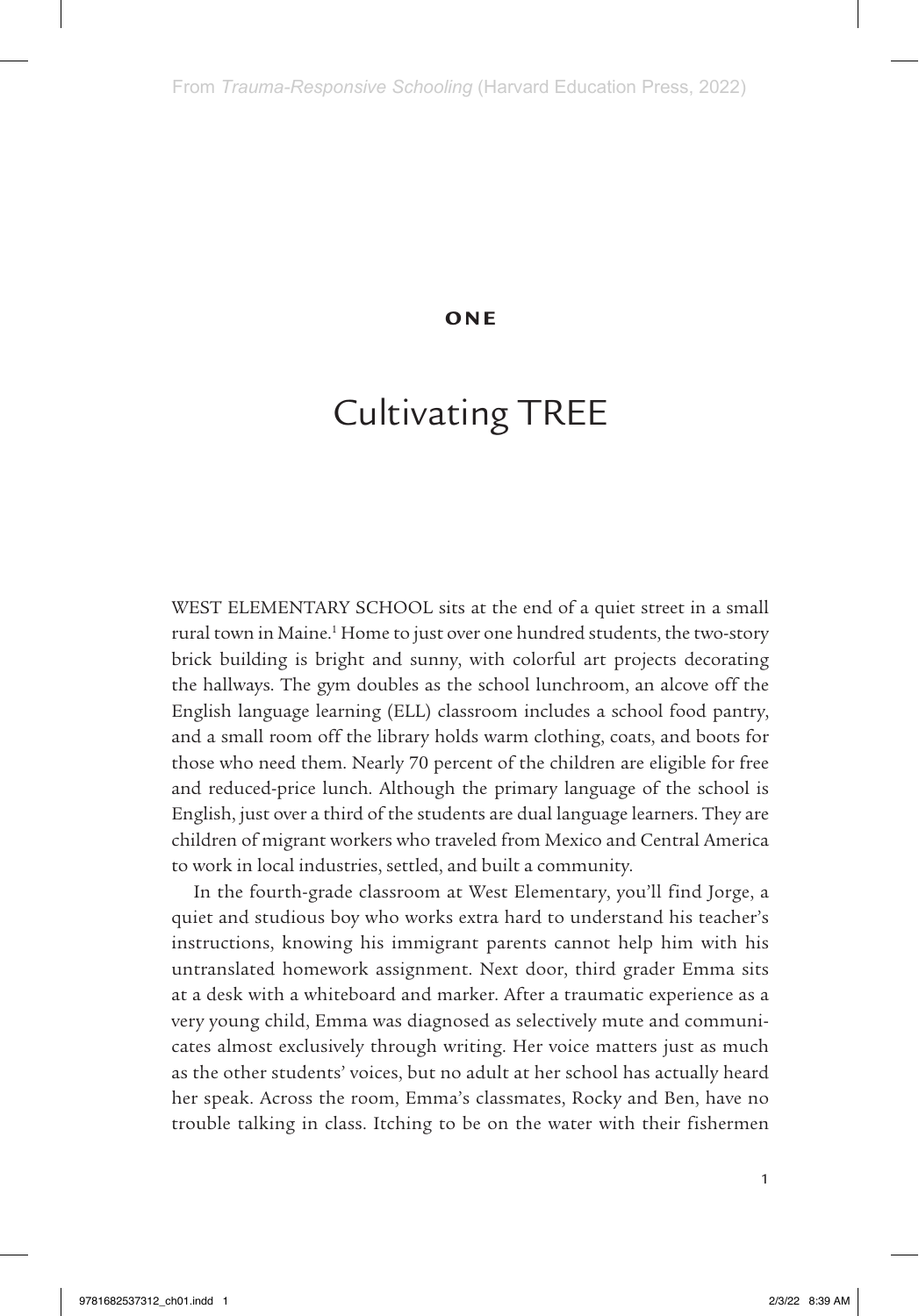dads, they find all too many opportunities to distract each other from their lessons.

For years West has had the lowest test scores and the highest absentee rates in the district, despite teacher and administrator efforts to meet the needs of their students with the skills and resources available. So, when our Trauma-Responsive Equitable Education (TREE) research–practice partnership (RPP) team knocked on their door in the fall of 2017, the principal jumped at the opportunity for extra on-the-ground support. TREE works with a number of schools in Maine and across the country to offer a universal or schoolwide approach to trauma-responsive school change that includes basic needs support, a resource coach, an in-school mental health provider, and ongoing professional development to help address the predictable and recurring barriers to healthy child development and learning that so often exist in high-poverty rural schools and communities. TREE also came with an unusual expectation—the principal and teachers would need to reimagine the role of students in the school's transformation.

In this book, we tell the story of TREE's three-year relationship with two schools, West Elementary and East Elementary School, located on either side of a rural Maine county. Our approach is grounded in the assumption that any genuinely trauma-responsive culture must engage children and youth as full and active partners in school and community transformation. Listening to student voices, taking students seriously, and seeking to promote their agency, control, and empowerment are critical to addressing and mitigating adversity, stress, and trauma, and thus, ultimately, to healing.

Although we believe this project offers useful information and insight to educators broadly, most of the schools we work with are located in highpoverty rural America. Of the 250 poorest counties in the United States, 244 are rural. Nearly two-thirds (64 percent) of rural counties have high child poverty, compared to 47 percent of urban counties. Over 22 percent of rural schoolchildren are children of color. Yet the impact of poverty and inequity in remote rural schools is often overlooked in education research and policy discussions. Few studies address what it means to grow up in rural environments where, because of decades of inequitable public health policy, children have little access to the supports that can mitigate trauma, such as mental health and medical services, or where local assets are often undervalued as sources of meaningful learning, where families face the interconnected challenges brought about by economic decline, a dearth of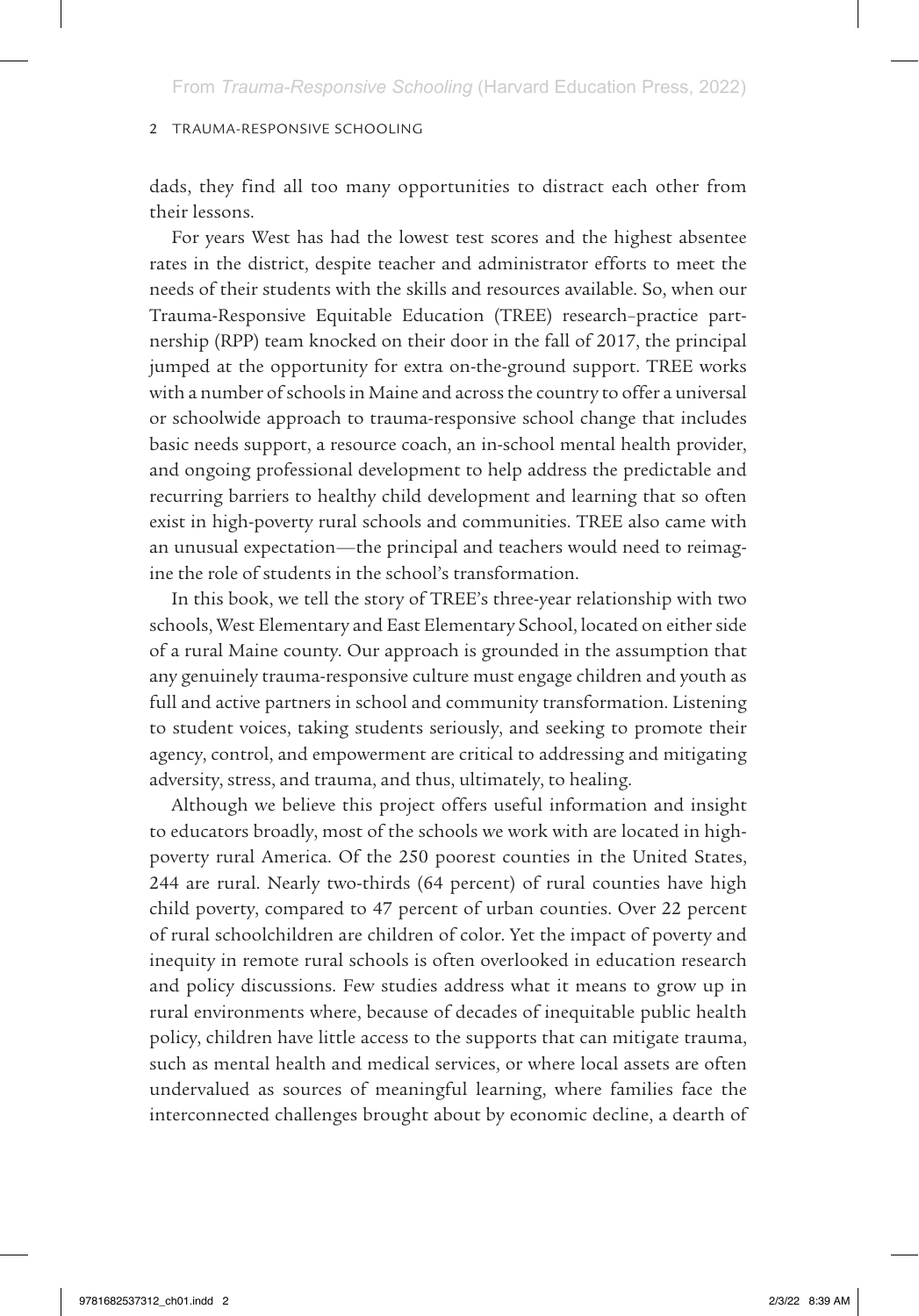living wage opportunities, and under-employment, and where administrators and teachers in under-resourced schools wear many hats, taking on the additional roles of coach, guidance counselor, and after-school instructor. Despite these challenges, we have always assumed that rural communities have the talent that they need to address them. As we illustrate our schoolwide approach, we pay special attention to the creative solutions for healing rural America offers the field of trauma-responsive education.

Trauma, defined as an adverse experience, violation, or persistent stress in one's life that overwhelms the capacity to cope, typically has long-term emotional, psychological, and physical consequences.<sup>2</sup> Trauma arises from a wide range of experiences and intersecting challenges (which can happen to anyone) that include physical and sexual abuse and violence, caregiver substance abuse and addiction, physical and emotional neglect, loss of a parent, poverty, and, for many, the toxic stress of persistent discrimination and systemic oppression.<sup>3</sup> In schools, children and youth who have been exposed to significant stress and trauma are more likely to exhibit learning difficulties than children who have not.<sup>4</sup> Such challenges, in turn, can negatively impact cognitive and social development, readiness for learning, success in school, and, ultimately, preparation for meaningful employment and full participation in civic life.<sup>5</sup>

In the context of schooling, Elizabeth Dutro cautions, trauma is "both ubiquitous in its use to describe various aspects of human experience and highly ambiguous." Healing requires both a critical lens—the "necessary work of questioning what is meant by the term trauma"—and a kind of tenderness, openness, and flexibility that unsettles traditional schooling.<sup>6</sup> Becoming a trauma-responsive school is not an easy or straightforward task, then. Developing genuine relationships, so important to a child's sense of safety and belonging, and encouraging voice and empowerment, so vital to their budding sense of autonomy, intrinsic motivation, and academic engagement, sit uneasily beside teacher authority and school rules designed to maintain control and move things along in orderly fashion.7

Voice is a cornerstone of healing from trauma, yet trauma-responsive approaches to schooling rarely move beyond adult-constructed curricula and practices.<sup>8</sup> Little attention is given to children's desires, insights, experiences, and expertise in school. There is little focus on a child's right to be heard and to participate as a partner in their own healing. Yet studies show how student voice and children's cocreation of their environments increase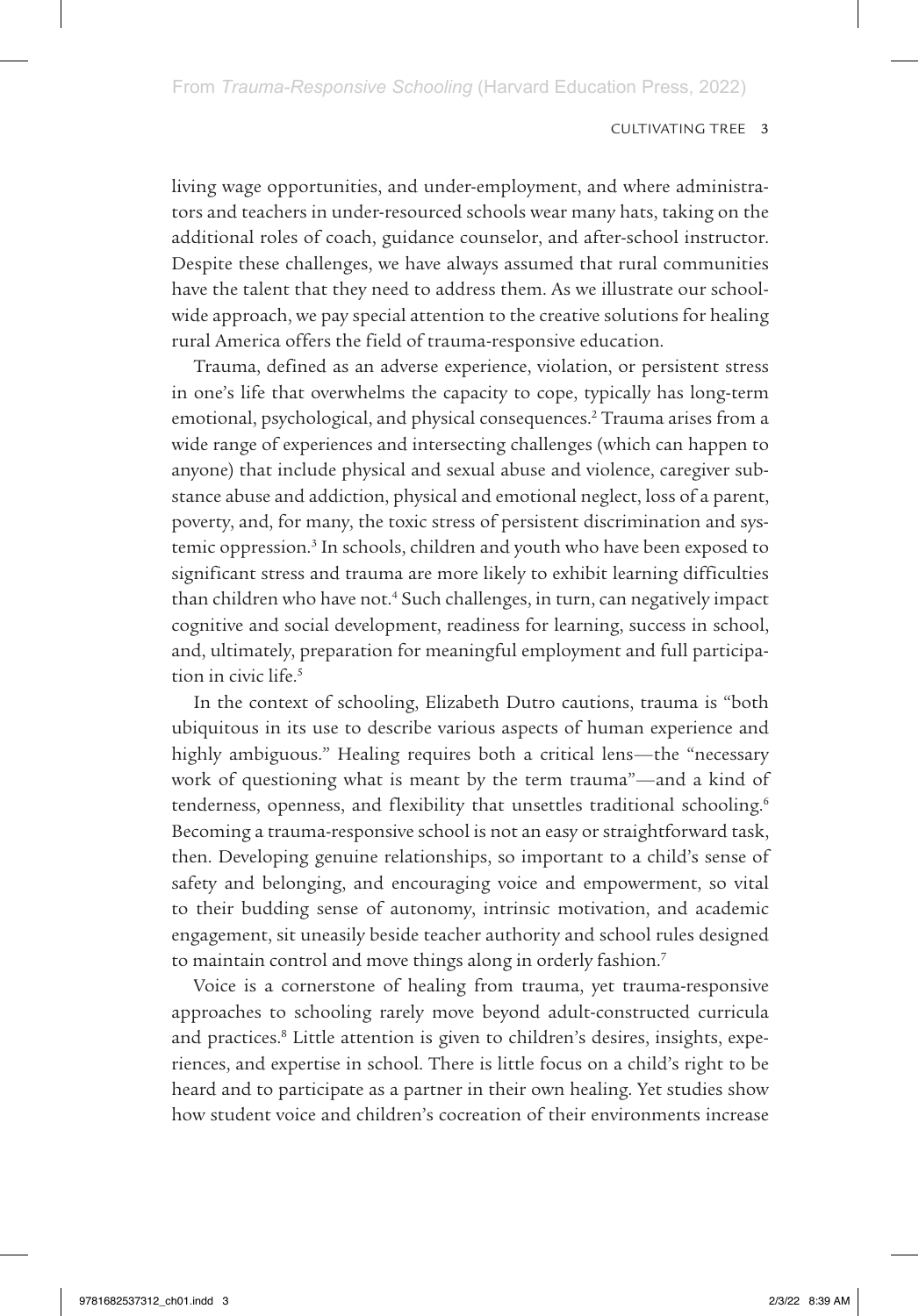their sense of autonomy and control, self-efficacy and competence, and feelings of trust and belonging.<sup>9</sup> Such opportunities for genuine, meaningful participation not only stimulate students' attention and motivation to learn, but do so in ecologically attuned and culturally informed ways.<sup>10</sup> Feeling empowered changes how young people are regarded and treated by peers and adults, reduces school alienation, and allows students to experience what it feels like to be taken seriously, as well as to educate and influence others.<sup>11</sup>

Promoting student voice and empowerment also means educating the whole child. Reminders to educators that children and youth are multifaceted, that developmental progress is multidimensional, and, therefore, that schools should focus on more than cognitive development, intellectual growth, and academic achievement are not new.12 The foundational assumption of the "whole child" perspective is that educators and school policies must understand and promote development along a number of different dimensions and pathways. This idea is supported by recent advances across a wide range of developmental sciences, which highlight not only the holistic, dynamic, bidirectional complexity of developmental change but also the critical role that context plays in child development and the fact that *all*  children experience both developmental opportunities and developmental challenges.13

Finally, a whole-child, voice-centered, trauma-responsive approach to schooling commits schools to *equity*, to a fair distribution (or redistribution) of access and opportunity, such as basic needs support and educational opportunities that enable children to thrive and succeed. It also means that those with access to fewer resources get specific supports to improve their lives and promote their success.<sup>14</sup> Commitment to equity means asking, "Who is and who isn't thriving and succeeding?" "What historic or current policies contribute to inequities?" and "What will it take for that to change?"

Many immigrant students in West Elementary, for example, and across the country face a distinct set of challenges, including potentially traumatic experiences such as leaving their home cultures, prolonged parental absences, fear of familial separation, discrimination, and social isolation. Like other new-destination immigrants or migrants settling in rural communities across the country, West Elementary families have struggled with pressure to culturally assimilate with white residents who remain in control of local power structures, including school boards.15 As a result of these and other barriers, such as language, nationally they score on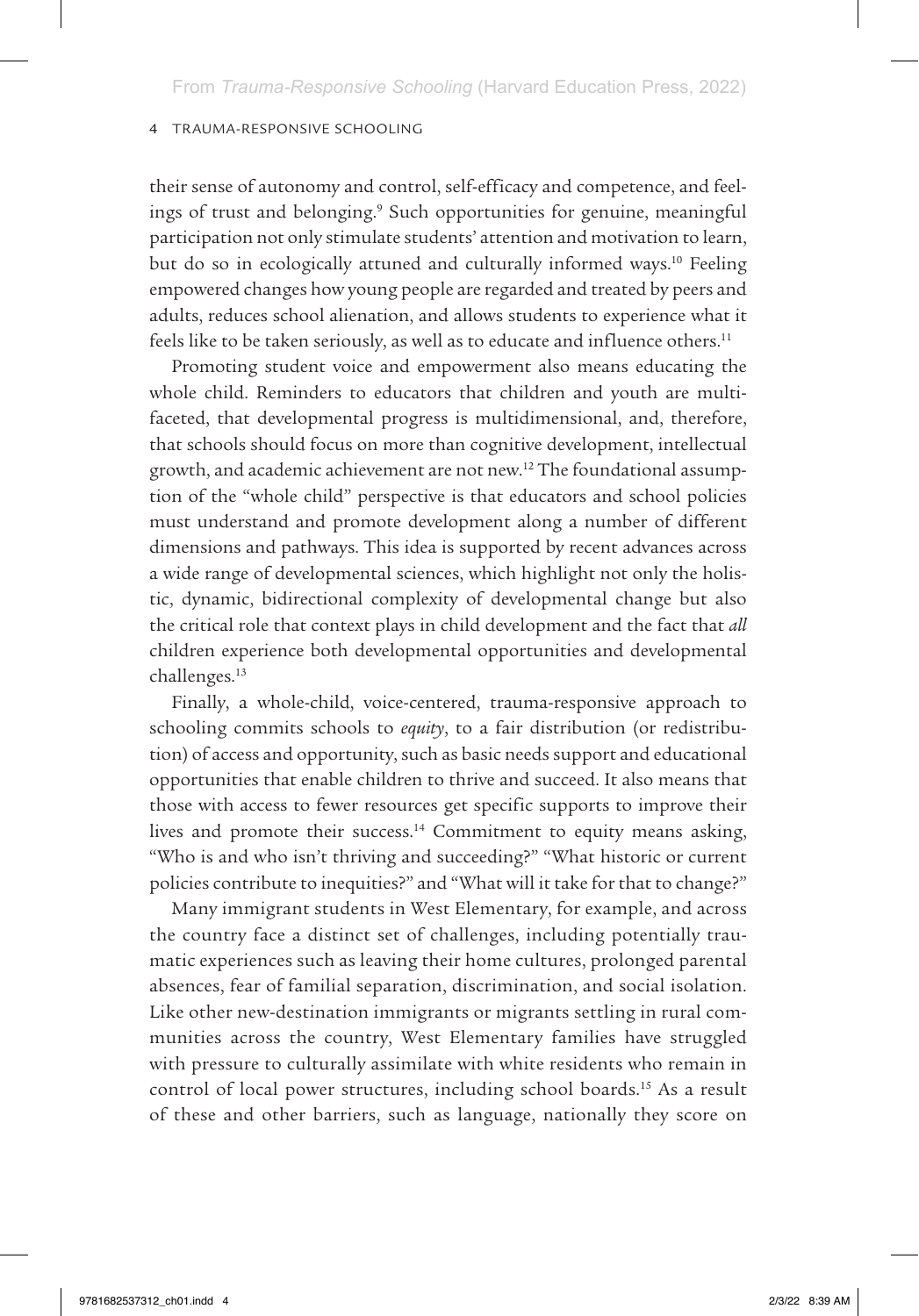average 20–50 percentage points below native-English speakers on English language standardized testing, which increases their likelihood of leaving school.<sup>16</sup> It is essential, therefore, that such students have teachers who understand how to support an equitable school experience for them and access to school resources that support their educational needs.

However, in the case of West Elementary, the Latinx community can hardly be considered new: It has been two decades since migrant workers began to settle in the town and establish lives and businesses there. With the support of local nonprofit Lado a Lado, Latinx parents have struggled to broach conversations with the school and district leadership about their children's unmet needs and the lack of cultural representation. They met with the school board to request increased ELL support. They asked that teachers receive training in equity and dual language learning, that students be allowed to speak Spanish in class and assist other Spanish-speaking students with instruction, that the school include signage in Spanish and represent students' cultures in the curriculum and on the walls, that parental permission and information forms and homework assignments be translated, and even that teachers correctly use and pronounce students' names. In the last several years, interest in connecting equity and trauma-responsive work has increased significantly.

Paul Gorski and Alex Shevrin Venet have influenced our thinking about these connections, particularly their shared insight that to be traumaresponsive means being committed to equity, and that fully supporting students entails attending to the trauma that can and does occur within schools themselves.<sup>17</sup> We argue, however, that this recent work on centering equity in trauma-responsive education has neither fully centered students as agents of change in school transformation, nor appreciated the power of student voice to create the necessary conditions for healing.

To understand children's needs—particularly those of children who because of racism, poverty, homophobia, or ableism experience school on the margins—we must create spaces and opportunities for them to speak about their experiences, explain what isn't working, ask for what they need, and share what excites them and nurtures them. And we need to remain open to what children tell us they know, believe in their capacity to be experts on their own experience, and be willing not only, as Jessica Taft says, "to imagine childhood otherwise," but also to reshape our practices and policies to account for such reimagination.<sup>18</sup> By doing so, children can impact the way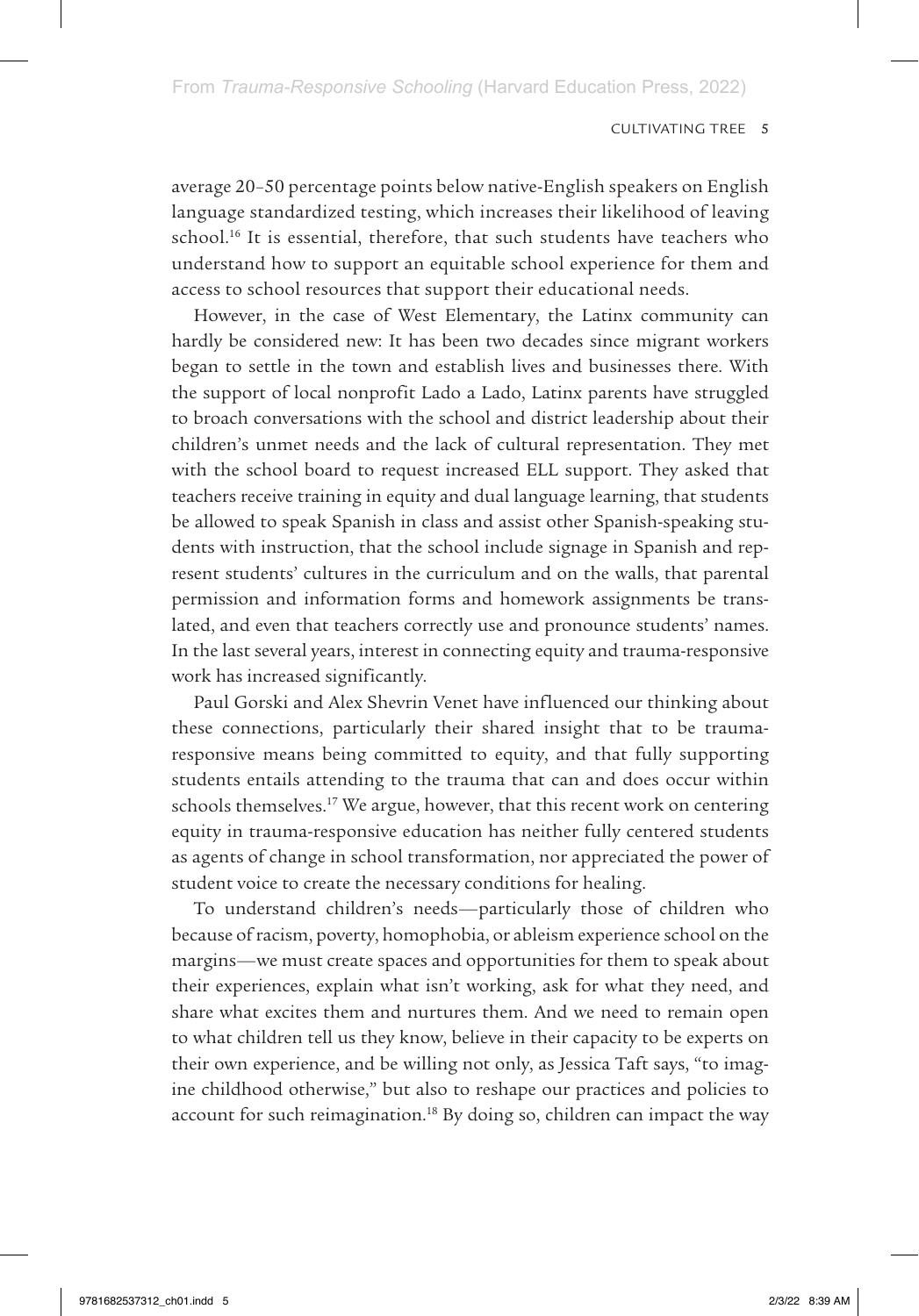things usually go in schools and help recreate their school ecology so that it reflects them, works for them, and contributes to their well-being.

Like naturalists, children listen to and observe the relational world.<sup>19</sup> We often interpret their varied responses to unfairness and hurt as disruption, trouble-making, or complaint. But complainers, critical race theorist Sara Ahmed says, tell us a lot about power—about who has it, about how those who have it use and abuse it, and about who is hurt by such abuse. "A complaint can be what you do in order to stop something from happening," she says.<sup>20</sup> Without listening to what children know about unfairness and hurt, without considering the possibility that resistance in its various forms is a sign that something is off or wrong in the relational surroundings, we cannot fully engage in equity work. If we are not engaged in equity work, we are not engaged in trauma-responsive practice.<sup>21</sup>

Building capacities for student voice and empowerment, informed by a commitment to equity, ultimately contributes to the development of what Shawn Ginwright calls "healing centered engagement," a strengths-based and ecologically responsive approach to healing that "views those exposed to trauma as agents in the creation of their own well-being rather than victims of traumatic events."22 Those who experience trauma, including children, are more likely to heal when they feel empowered to address and redress the conditions that led to trauma in the first place—in school and out of school.<sup>23</sup>

Healthy, trauma-responsive contexts thus offer a sense of personal control and nurture healing relationships where separations and divisions and inequities once ruled: relationships to bodies, to the people who matter, to communities and cultures.<sup>24</sup> If trauma is a rupture, a break, and a loss, then healing is a matter of active reconnection, reconstruction, and rediscovery.<sup>25</sup> Schools that wish to do trauma-responsive work well quite simply, need to include children as partners. Such work is, by its very nature, unsettling to the way things usually go. It requires humility, flexibility, improvisation, and openness to learning and change. That's because healing depends on genuine relationships, which, by definition, are responsive and unpredictable. In short, such schools will need to evolve.

Our approach, then, is grounded in the assumption that any genuinely trauma-responsive school culture is best achieved in genuine relationship with children like Jorge, Emma, Rocky, and Ben. As full and active partners in school and community transformation, children help us understand the hidden injuries of schooling.<sup>26</sup> With their emotionally resonant, creative input,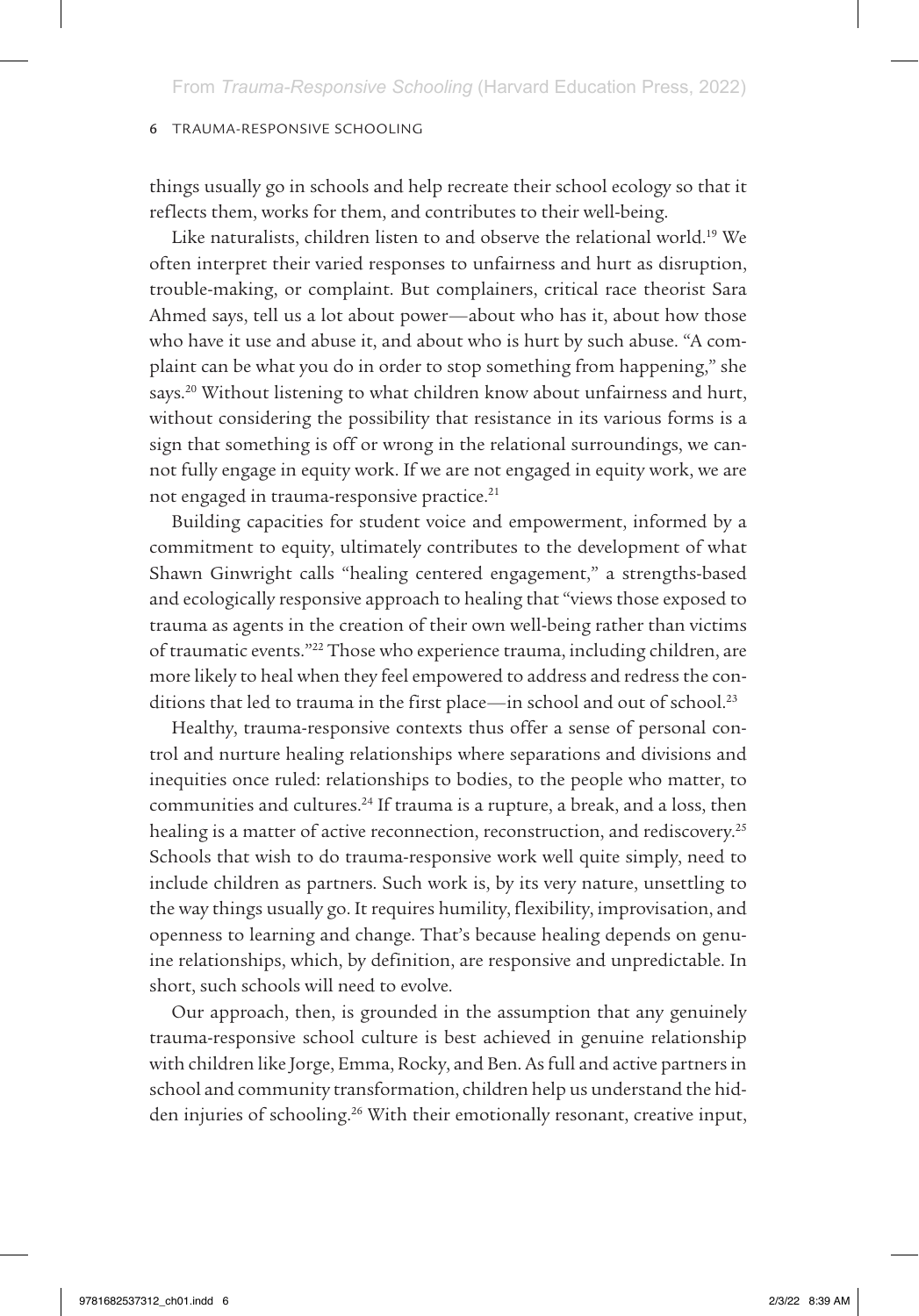we see vulnerabilities and inequities we would otherwise miss, and we better understand the ways policies and practices hurt, marginalize, or simply don't work for those they are designed to help.<sup>27</sup> With their energy and imagination, we have a better chance of creating healing-centered schools and communities. Inviting student experiences and expertise builds relational strengths, gives children all the benefits of mattering, and engages them in learning; it also encourages all of us—school leaders, teachers, researchers to revisit our assumptions and reimagine our practice.<sup>28</sup> It fuels our capacity for change-making.

# SEEDING TREE

TREE began in 2013 when Alan Furth, the founder and executive director of Cobscook Institute, a community nonprofit in rural Trescott, Maine, gathered an advisory group of educators, community leaders, social service providers, and educational researchers to imagine ways to leverage schools, one of the few robust rural social institutions, to address issues of childhood poverty and trauma.29 The advisory group met regularly for several years, guided by the Community Learning Exchange (CLE), an approach that honors the wisdom that exists within every community.30 Gradually, over the course of many meetings and sometimes difficult conversations, the group moved toward a shared vision for what a whole-child, voicecentered, equitable trauma-responsive approach might look like, particularly in rural schools and communities.

Brittany Ray was hired as the executive director of TREE in 2016 and charged with giving shape to their emerging vision. Brittany grew up in rural Maine and became a language arts teacher and then a guidance counselor in the high school she once attended. Ultimately, in addition to directing the TREE program, Brittany spent much of her time consulting with schools and districts in Maine and across the country interested in developing their own student voice-centered, trauma-responsive, and equitable approaches to educational practice.

As participating researchers, we interviewed fellow advisory team members to gather their ideas and insights about the work ahead. We heard troubling histories of failed top-down educational reform efforts, pragmatic resistance to decades of economic and spatial marginalization, and a clear desire for locally resonant and responsive change.<sup>31</sup> We also heard a great deal about the assets and strengths of rural schools and the many ways community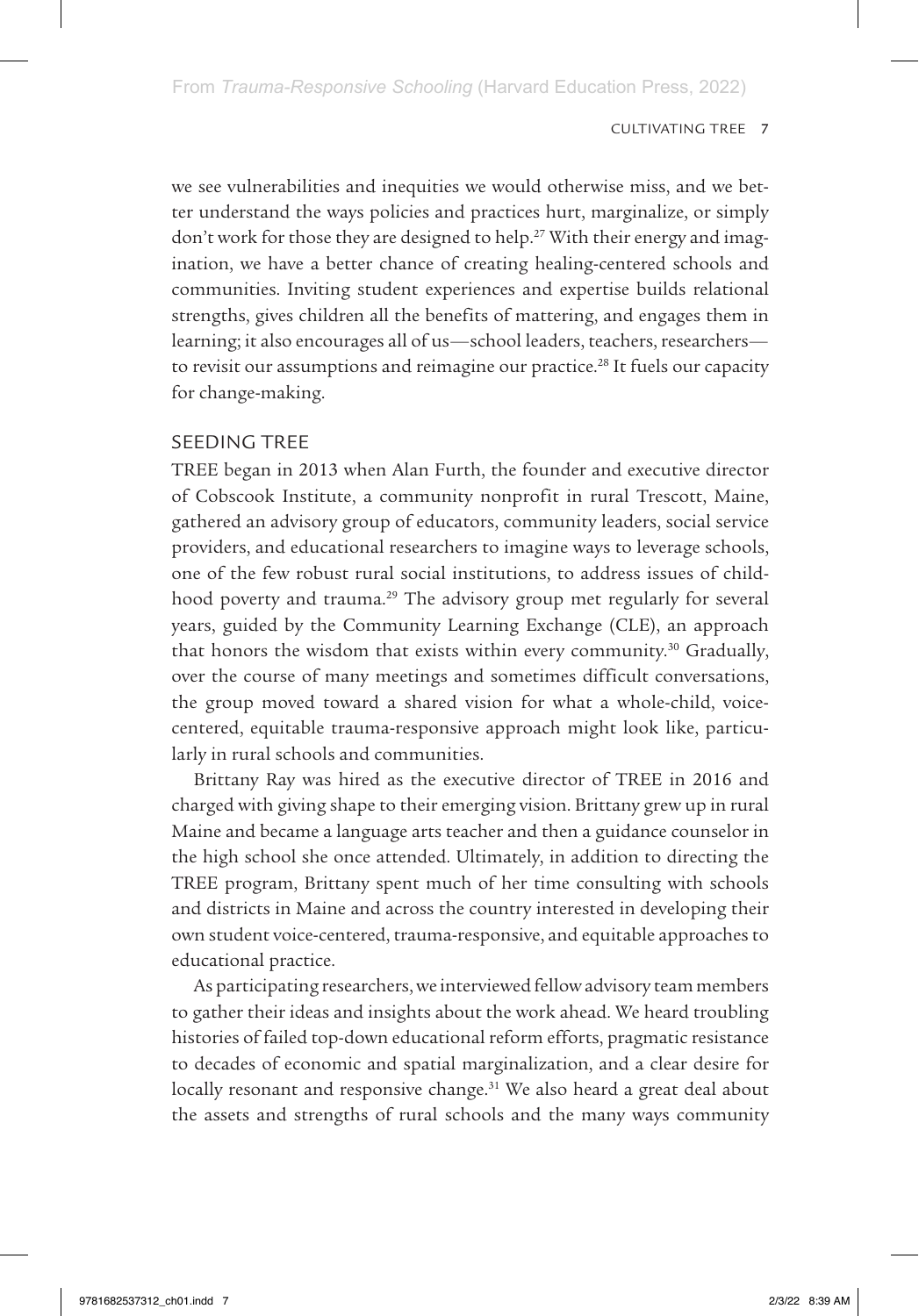organizations ally with schools to create healthy ecologies for youth, helping them overcome challenges fostered by distance, economic marginalization, and structural or historical racism. We learned about the energy and creativity teachers bring to a context of fiscal constraint and accountability policies designed for larger school systems. And we learned about those passionate, caring people that exist in every rural community who use their unique, localized expertise to bridge communities, families, and educators in service to children's healthy growth and development.

We also conducted focus groups or "listening sessions" with over 300 students, teachers, and administrators in schools across rural Maine. We asked children and adults what they love about their schools and communities, and we asked, if they could wave a magic wand and make their school better, what would they change? Teachers and administrators expressed their hunger for resources and services necessary to address the wicked problem of childhood adversity, toxic stress, and trauma. Students expressed their desire for art, language, and music classes; for more recess and movement; and for after-school programming and sports: the kinds of activities necessary for healing-centered engagement because they make room for active bodies, relationships, expression, and creativity. Adults and children alike reported their concern about inequities facing students and families; unmet basic needs, including mental health access; and the kinds of whole-child support and programming—social and emotional learning, with opportunities for student engagement and expression—that ensure a healthy school climate.

We formed a design team in the wake of both the advisory group conversations and in-school focus groups. The team subsequently developed a set of core assumptions—TREE's roots, if you will:

- Chronic adversity, stress, and trauma are not just individual mental health issues for which families are solely responsible. These are also systemic or structural conditions disproportionately affecting certain populations and geographic areas.
- Student success is best restored through thoughtful, informed, and committed action on the part of all members of a community in partnership with students, teachers, and families.
- A genuinely trauma-responsive culture is best achieved through engaging youth as full and active partners in school and community transformation.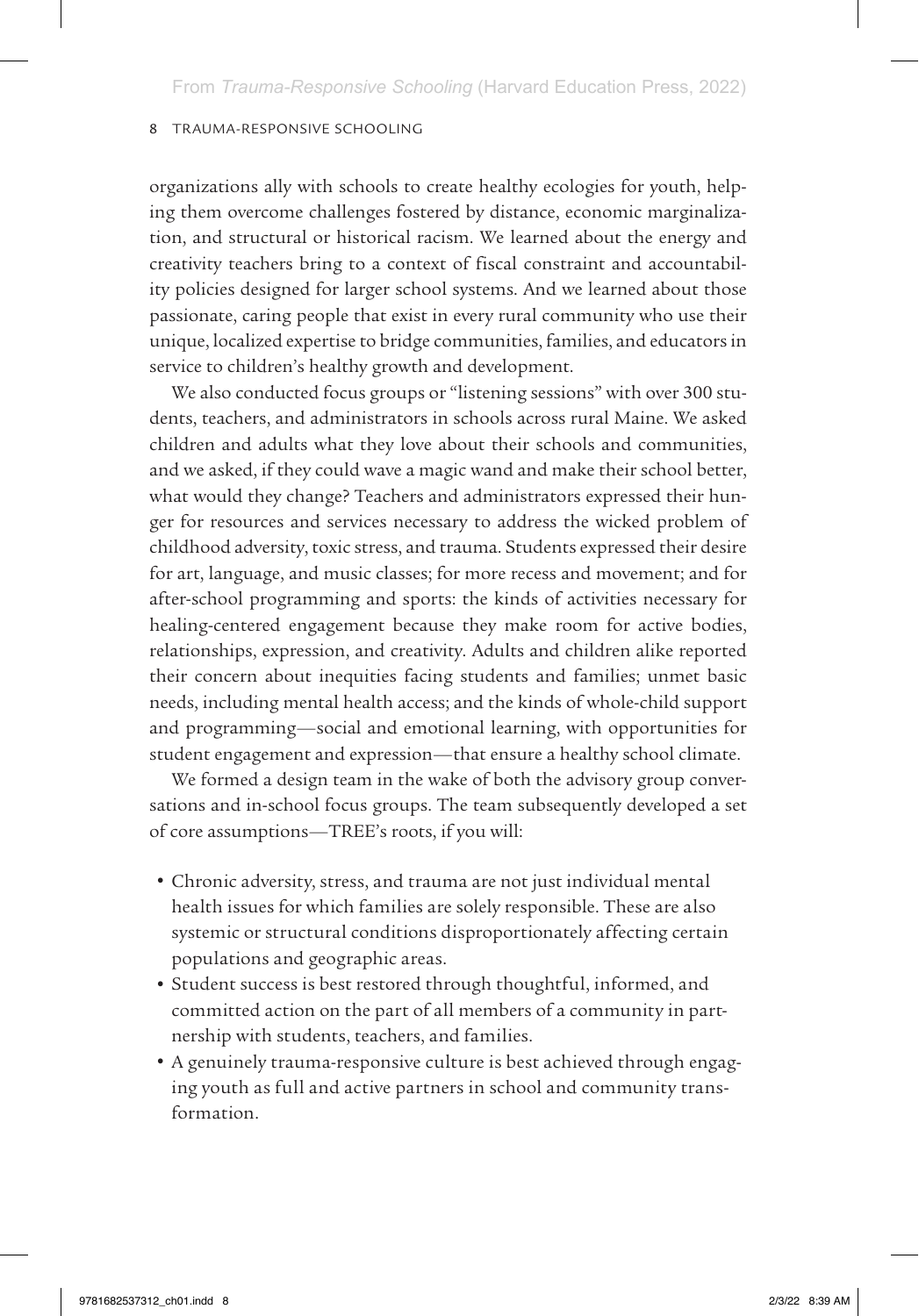With these assumptions in mind and a review of the literature on traumaresponsive schooling, the team developed a universal or all-school approach designed to accomplish the following:

- 1. Address inequities in access to basic needs, including food, clothing, and other material needs, mental health and wellness services, as well as instructional practices and resources to support dual language learners;
- 2. Support the whole child by empowering students—that is, including them as partners in the work—and promoting academic, social, and emotional development; and
- 3. Improve trauma-responsive and equitable instruction, school practice, and leadership.

The goal was to create safe, empowering, and effective educational environments by working with students, families, schools, and communities to build capacity in these three fundamental areas. Ultimately, we consider our approach to be desire-focused—an effort, Eve Tuck explains, "to capture desire instead of damage"; a research project "concerned with understanding complexity, contradiction, and the self-determination of lived lives."32

# AN EVOLVING PRACTICE

The design team transformed into a RPP. The core practice team consisted of TREE executive director Brittany Ray, TREE project director Sarah Turner (a former elementary school principal, responsible for overseeing the TREE project in East and West), TREE resource coaches Rachael Kelly and Bethany Snow, and TREE project associates Ana Garcia and Cass Greenlaw.<sup>33</sup> The RPP was tasked with guiding and refining our approach as we began our work in West Elementary School in January 2018.

Issues of voice and equity surfaced on day one. As we walked the halls, observed classes, and talked to students, teachers, and staff members, we were struck by a glaring contradiction. We were introduced to West Elementary as a homey and welcoming space, yet there was no visible indication that such a warm welcome extended to the nearly 30 percent of students who were Latinx, most of them dual language learners. There was no official signage in Spanish, no acknowledgment of Latinx culture on the walls, and very little reflection of their lives and histories in their curriculum. Teachers had no formal training in the education of bilingual students, and there were few resources in the school library for dual language learners. We soon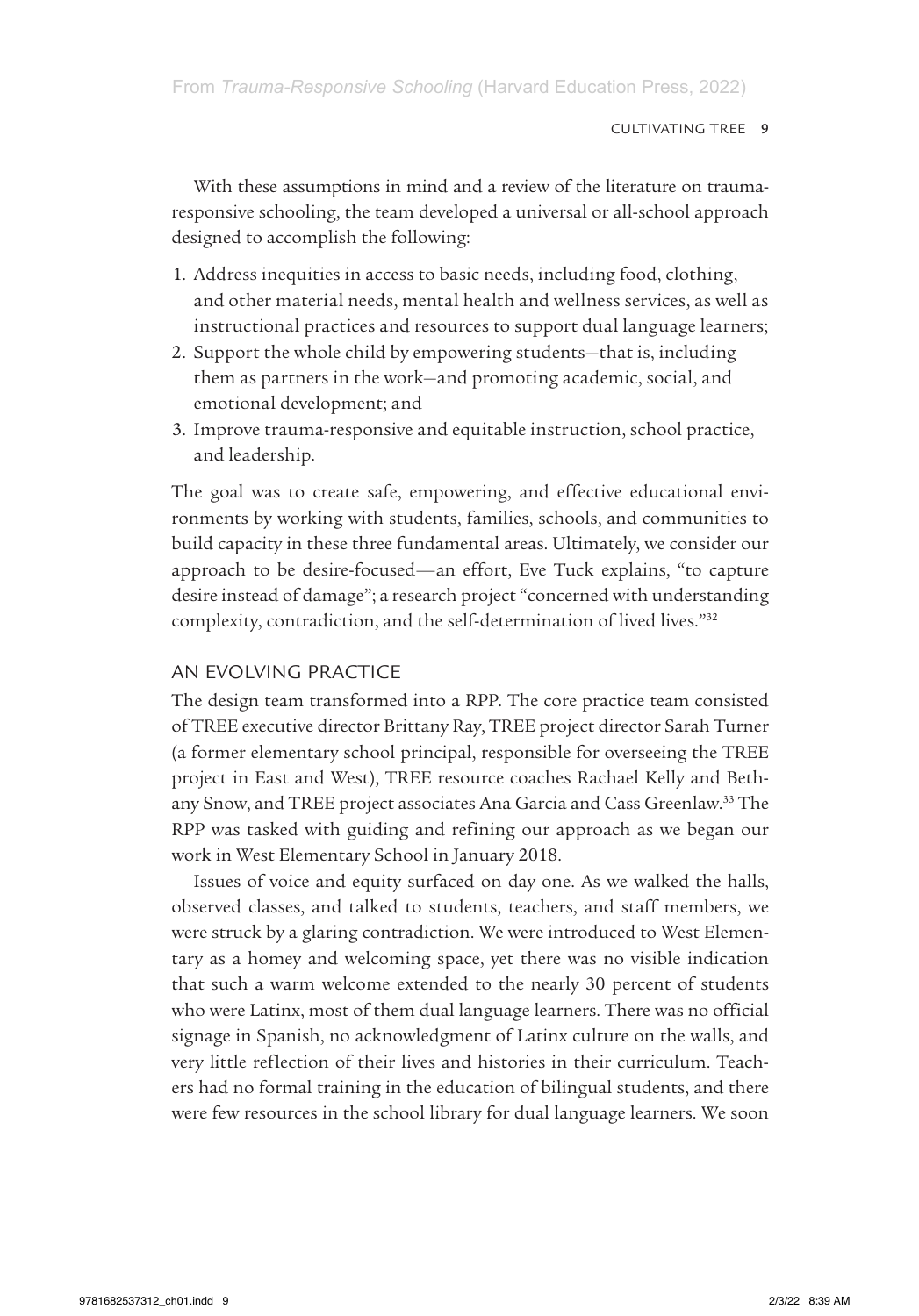learned that, for nearly 20 years, West Latinx parents have initiated a series of frustrating conversations with the school and district leadership about their children's unmet needs and the lack of cultural representation and inclusion. We began building a supportive and collaborative relationship with these families and the local organizations that support them, aided by TREE's trauma-responsive resource coach, Rachael Kelly, a former elementary ELL teacher.

During a developmental evaluation of our first six months in West, we were struck by the inordinate power and impact of what began as a relatively simple and low-cost series of activities we initiated to introduce and support student voice and empowerment. Students expressed joy in helping to develop lessons and projects around their interests, teachers expressed renewed energy and deeper connections with their students, and families who felt alienated from school began to reconnect. Latinx families, in particular, expressed support for practices that gave their children more voice and control over their learning.

After these first six months in West, we initiated TREE programming in East Elementary School. Like West, East Elementary is located in a small, rural community, dependent on seasonal agricultural work. Like West, East is underfunded and struggles with a lack of educational resources and distance from mental and physical health supports. But while the community in which West is located is racially diverse, the community in which East Elementary is located is predominantly white, and while West was led by a veteran principal who embraced TREE's offer, East's principal, new to the role, inherited TREE and with it a staff mourning the resignation of a muchadmired leader. Bethany Snow, a former elementary special education teacher, joined East Elementary as TREE's trauma-responsive resource coach.

"Resilient children are made, not born," child psychiatrist Bruce Perry says, and the wider the foundation of supportive and authentic relationships with adults, the more likely children are able to cope with the effects of trauma events and toxic stress.<sup>34</sup> In addition, the more schools can rely on adults in their surrounding communities, leveraging assets and local knowledge, the more likely they can create and sustain a support network for children and families.<sup>35</sup> At the outset, our two rural TREE schools desperately needed this support network.

TREE's first priority, then, was to leverage community assets to meet basic needs: to gather together those who could help ensure children came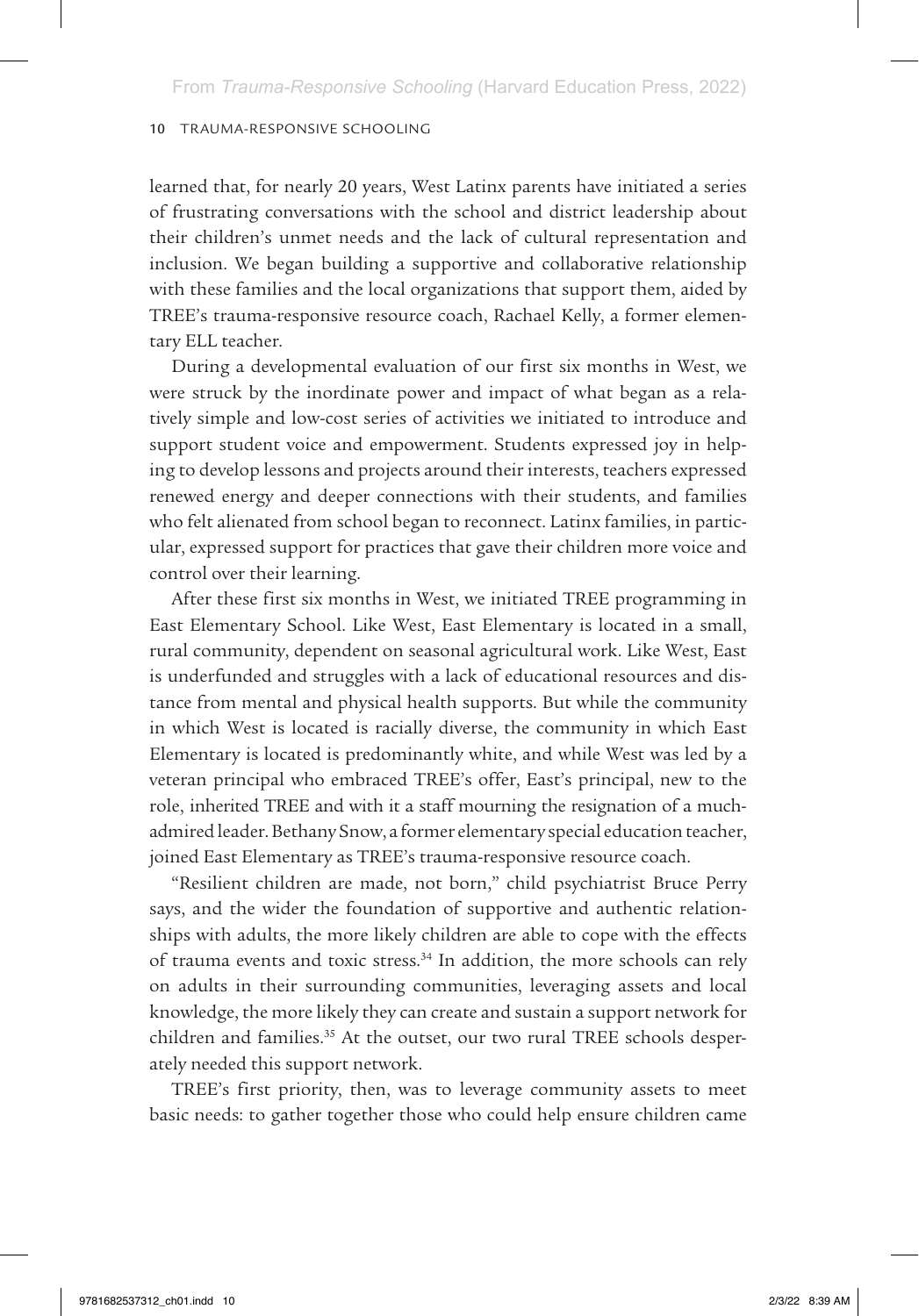to school warm and fed and that families no longer fell through the cracks. In addition, neither West nor East had access to a school-based social worker, and each shared a guidance counselor with other local schools, an arrangement typical of many rural districts. When TREE began, the wait time for a child to schedule an appointment with a mental health provider was nearly a year. When appointments were arranged, parents often had to drive their child 70 miles round trip to the nearest provider, which often meant a day off from work, gas money or transportation arrangements, and perhaps the cost of childcare for those left at home. Sarah hired licensed clinical social workers Nora Allen, at West, and Monica Harris, at East, as TREE therapists to provide on-site mental health support, first for one day a week, and then for two. The impact was profound. In the first year, mental health wait times dropped to under one month.

Brittany, Sarah, and the TREE coaches Bethany and Rachael worked with teachers to better understand the impact of trauma on children's behaviors and the healing power of a safe and secure school day. In addition to schoolbased training and coaching, TREE paid for teacher leaders to attend state and national conferences on trauma-responsive and equity-focused practice. From there, they began the process of building healthy, relationship-rich environments, informed by the importance of voice and storytelling and providing the space for full-body engagement that connects heart and mind. If nothing is left at the school door, if children bring the impact of their traumatic experiences with them to school, they also bring their creativity and their capacity for healing and resilience.<sup>36</sup> Making space for them to shape their environment, to have a say in what makes them feel both safe and engaged, is the essence of TREE's relationship-rich learning environments. TREE coaches provided trauma-responsive professional development in student-empowered, equitable, whole-child practices and strategies.

Considering children as cocreators of their learning environments, TREE infuses voice and storytelling in ways that overflow the school walls. TREE coaches and therapists scaffold a series of student-empowered activities that engage social and emotional learning; teachers and students work together to improve school climate; and community organizations are invited to work with children and teachers together in ways that nurture autonomy, belonging, and a wider sense of place. Every day, in a variety of ways, staff and students are reminded that children's desires, creativity, and engagement are key to both healing and academic success. This system-wide approach to student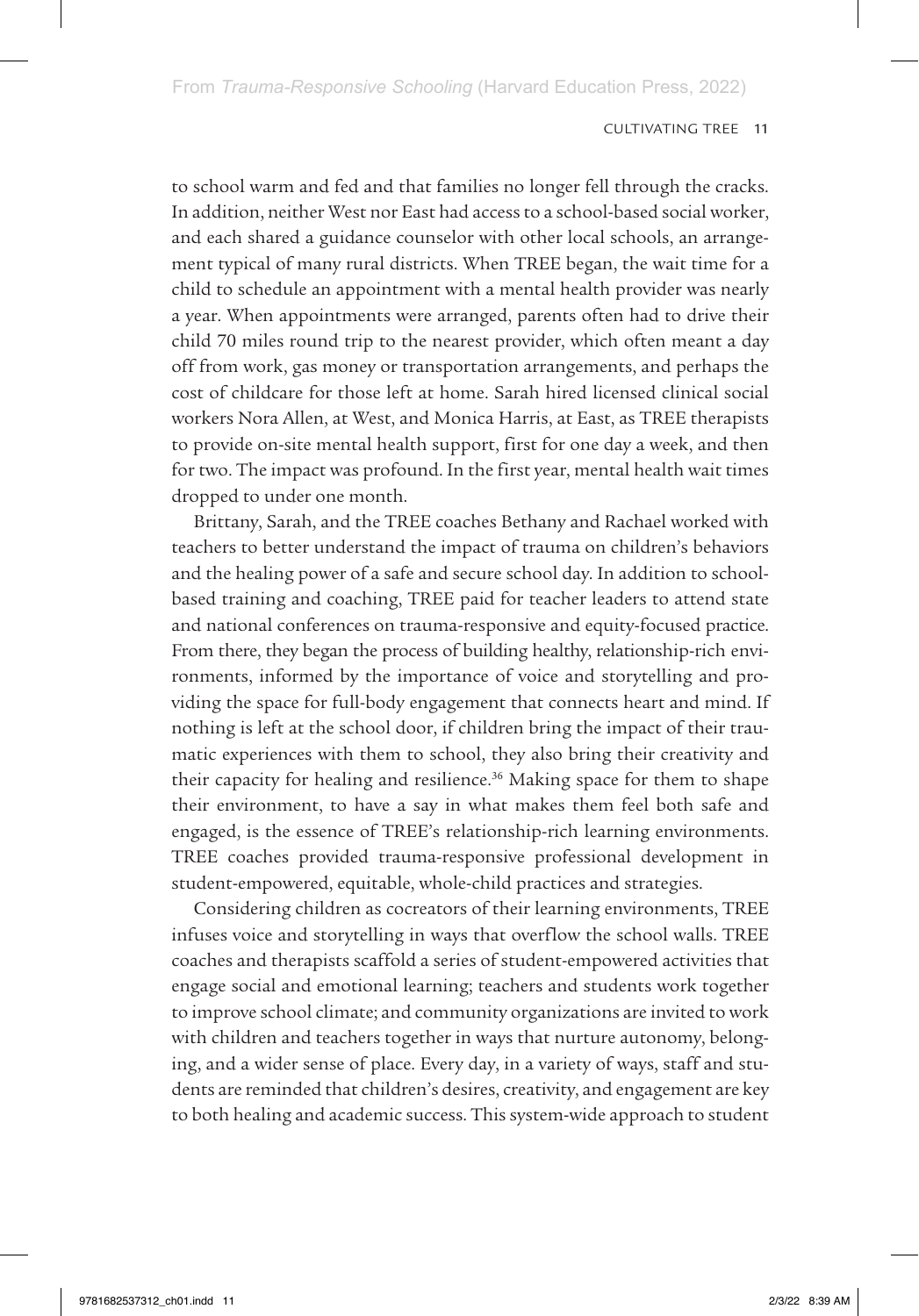engagement and empowerment has revealed a series of insights and lessons about the relationship between voice, equity, and intergenerational healing.

Ultimately, this is a story of evolution, which means it's a story of listening, of creating openings and negotiating barriers to change in the service of a universal—all-school—trauma-responsive approach. Like every compelling story, however, there is a plot twist. In this one, it's the emergence of the COVID-19 pandemic in our third year of the pilot, combined with the emotional impact of a divisive election in a deeply conservative region of the country. In the end, we describe the experience, impact, and the outcome of these unexpected events and what they reveal about both trauma-responsive schooling and the fragility of transformative school change, especially in schools under considerable stress.

## OUTLINE OF THIS BOOK

Our central argument is this: A whole-child, trauma-responsive, and equitable approach to schooling cannot exist without student participation and partnership. When we create the conditions for students to know what they know, to speak and to have their thoughts and feelings matter, when they are respected as experts on their own experience and the experience of schooling, then genuine connection, trust, and safety have a real chance to flourish, and healing is possible. School becomes a more joyful, relationally responsive place. As they listen to children, adults become more ecologically attuned and culturally informed. The hurt children carry with them, the inequities they experience, their struggles, and their strengths are more visible and understandable. In such a deeply relational context, children and adults can work together to develop strategies for healing.

In this book, we not only explore what student-empowered and equityinformed trauma-responsive schooling looks like, but we also consider what creative solutions rural America offers the trauma-responsive field. Flipping the usual urban-facing script, we foreground untapped insight and creative problem-solving that rural schools provide to those developing traumaresponsive school practices. We believe that innovative practices necessary for rural schools to survive and thrive have much to offer those working and living in urban and suburban schools and communities. This is a book, then, for teachers and school leaders who appreciate the wisdom of children and the role they can play in imagining and enacting a systems-wide whole-child approach to trauma-responsive schooling.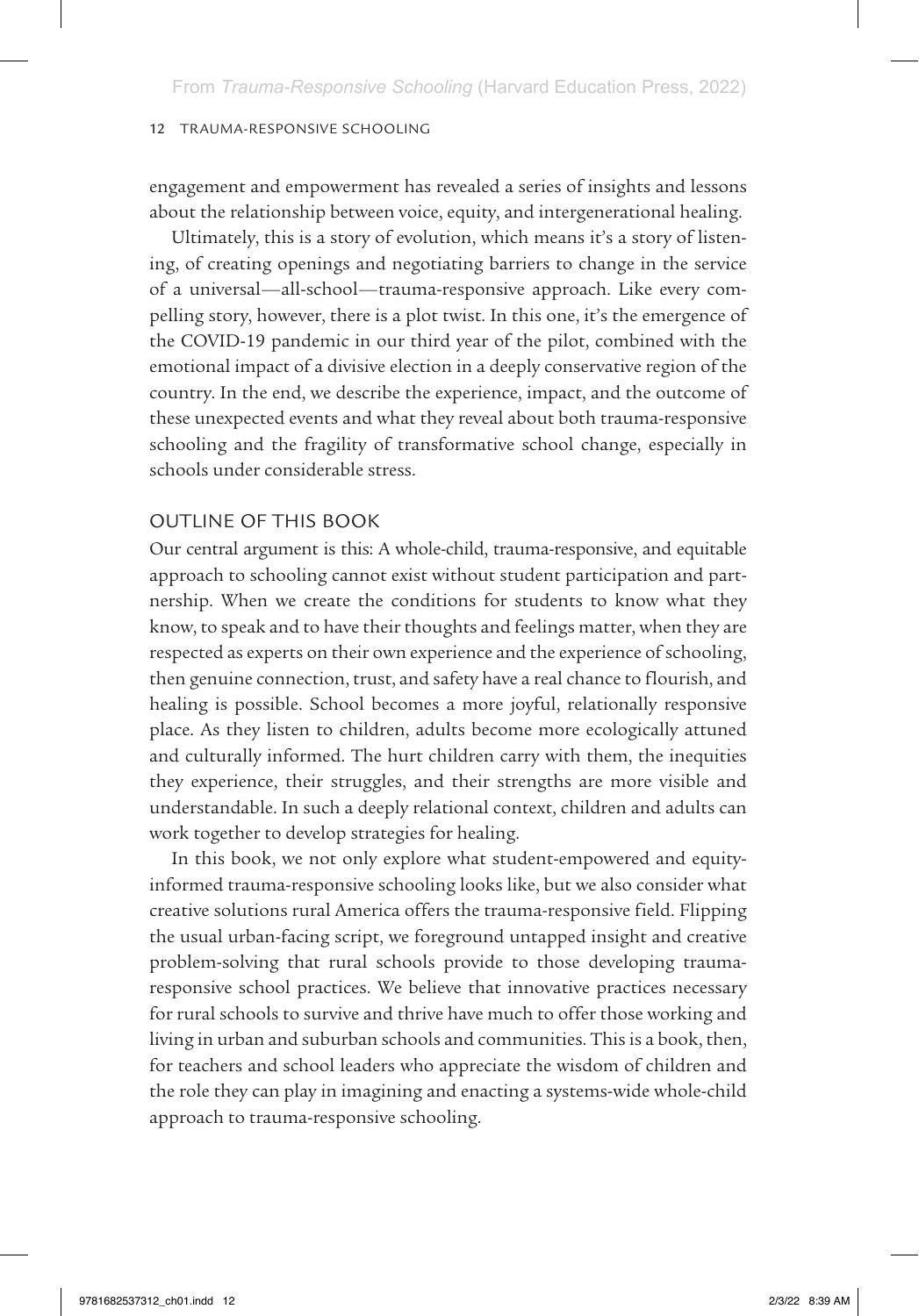Throughout we utilize thick description, narrative, and storytelling, offering insights and cautionary tales, and most important, rich and useful examples of practice as we tell the story of trauma-responsive practice at West and East Elementary. Each chapter tugs at a thread of our central premise, highlighting different aspects of our approach to trauma-responsive schooling, drawing from the voices and experiences of students, TREE coaches and therapists, teachers, and families. We braid theory and research with stories of student-inspired and initiated practice to lay the groundwork for a way of working. Each chapter ends with a series of questions designed to encourage reflection and address the challenges and opportunities of this work.

Our goal in this book is to present our layered approach to traumaresponsive schooling that centers student voice and equity. Each of the first four chapters illustrates a whole-school practice designed to engage children around pressing and meaningful aspects of their lives, to provide opportunities to express and access what they love and want from school, and to explore what feels unfair or impedes their education and growth.

In chapter 2, "Listening as a Radical Act," we consider the surprising insights and outcomes when the schools, engaging in an activity called "Someday," risk improvisation and invite children's insights, creative ideas, and expertise into the school day. If trauma is the result of dehumanizing experiences, healing begins with voice, with being heard, and with a claim to humanity. Genuine relationships are the root of health and well-being. Listening to children opens underutilized pathways to understanding inequities, cultural tensions, and the impact of economic deprivation. Somedays invite children to weigh in on questions of teaching and learning, which surfaces questions about the very nature of accepted school practice.

In chapter 3, "First Child in the Woods," we describe the use of studentinitiated "microadventures" during the school day to enliven and enrich learning. As cocreators of their learning environments, children's full embodied presence makes a difference in how these environments feel and how well they support learning and life. Through partnerships with a county-wide outdoor school and other community organizations, students benefit from the healing power of an embodied education—an education that invites the whole body, which is, of course to say, the whole child. Microadventures calm and destress, increase motivation and engagement, decrease attention fatigue, and focus energy. Combined with Somedays, they also offer students ways to initiate personally meaningful educational experiences, to work on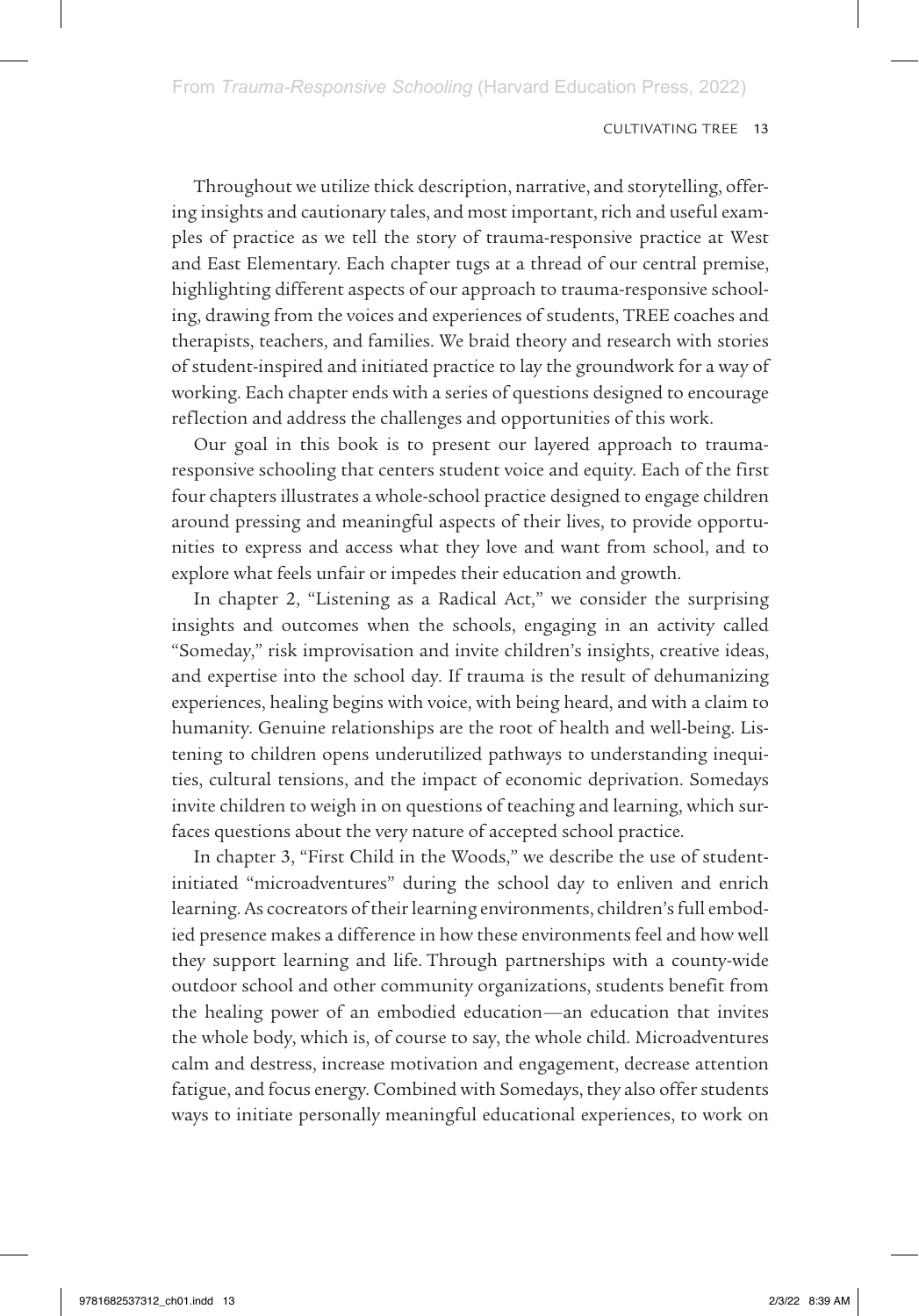curriculum development in genuine partnership with both peers and adults, and thus to create the school they want.

TREE uses storytelling in various ways to help students find meaning and creative avenues to social and emotional learning. Chapter 4, "Stories in the Sand," focuses not only on the power of stories to move us and to impact a child's growing sense of self and developing relationships, but also on TREE's use of an expressive arts therapeutic method called "Moving Stories" that integrates story, sand tray work, and play. Moving Stories, when used in a classroom setting, provides the safety of metaphor to work out difficult and sometimes frightening experiences that have not yet found words and thus enables students to find meaning and healing as they learn. Incorporating stories into the school day not only creates space for children to explore their emotional lives, to "free up stories caught in our throats," but also opens the door to aspects of relationship and culture not always visible to us.<sup>37</sup>

In chapter 5, "The Alchemy of Student Voice," we address the importance of adult–youth partnerships for school climate transformation and also what happens when adults step back from those partnerships. We illustrate how a TREE-scaffolded sixth-grade leadership team in West challenged their teachers' assumptions and ideologies by creatively advocating for marginalized students and by naming and exploring their personal and community identities in the public space of the school. Without ongoing teacher partnership and advocacy, however, children's desires, creative engagement, and empowerment, so key to both healing and academic success, risk suppression, effacement, or punishment.

In chapter 6, "Coaching Toward a Paradigm Shift," we broaden our focus to look at schools as systems undertaking trauma-responsive and equitable change, and we explore what leadership looks like when traumaresponsive work is centered, when student voice and equity are given space, and when leadership itself is an embodied practice. Specifically, we consider the role of the TREE coaches in scaffolding systems change. As the West and East coaches respond to student needs and scaffold teacher inquiry in their respective schools, they reveal both the challenges and the opportunities of building the momentum necessary for real change within a faculty and a school.

We entered the third year of our pilot confident that our approach to listening and partnering with children deepened relationships and trust, enabling teaching and learning as a healing practice. Scores on standardized